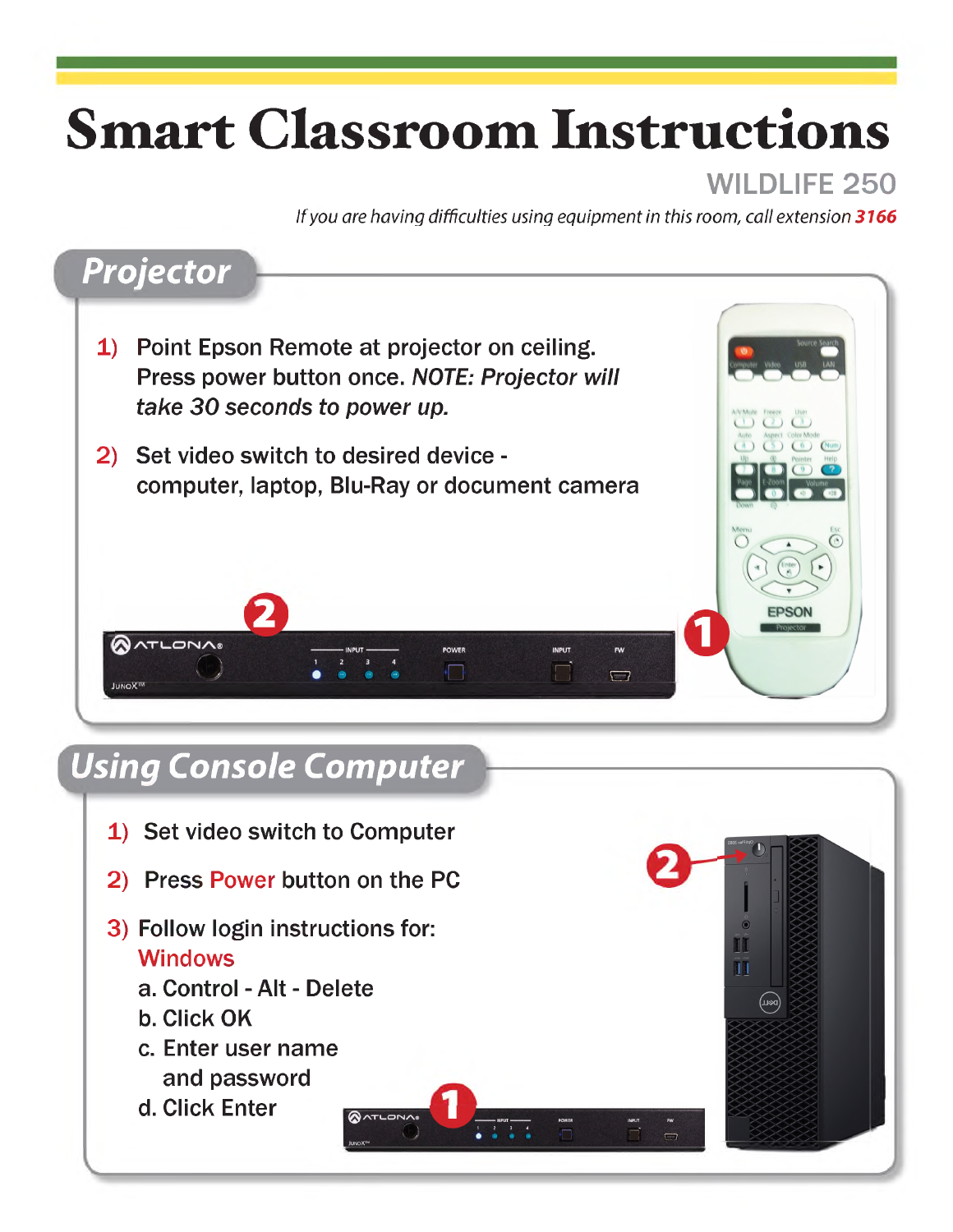# *Using a Laptop*

- 1) Turn on your laptop
- 2) Press Laptop button on video switch box
- 3) Connect the Laptop Video cable to the video output port on your laptop.
- 4) Connect your laptop's AC adaptor to a power outlet and start up your laptop.
- 5) If you still do not see an image, refer to the laptop troubleshooting guide later in these instructions.
- 6) When finished, put your laptop in sleep mode and disconnect all cables.
- 7) Proceed to shutting down the rest of the equipment. Follow the instructions later in this guide, Powering Down the System.

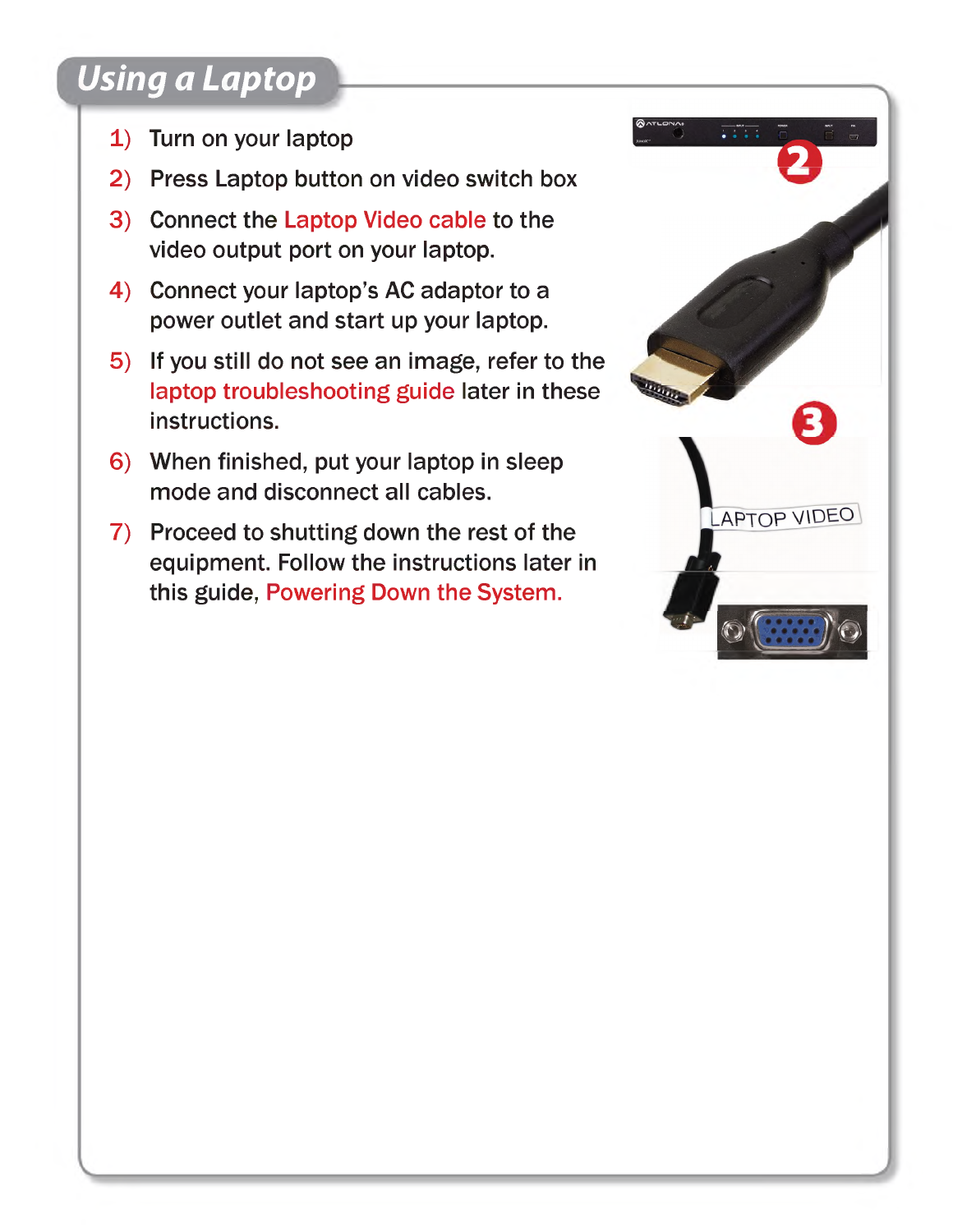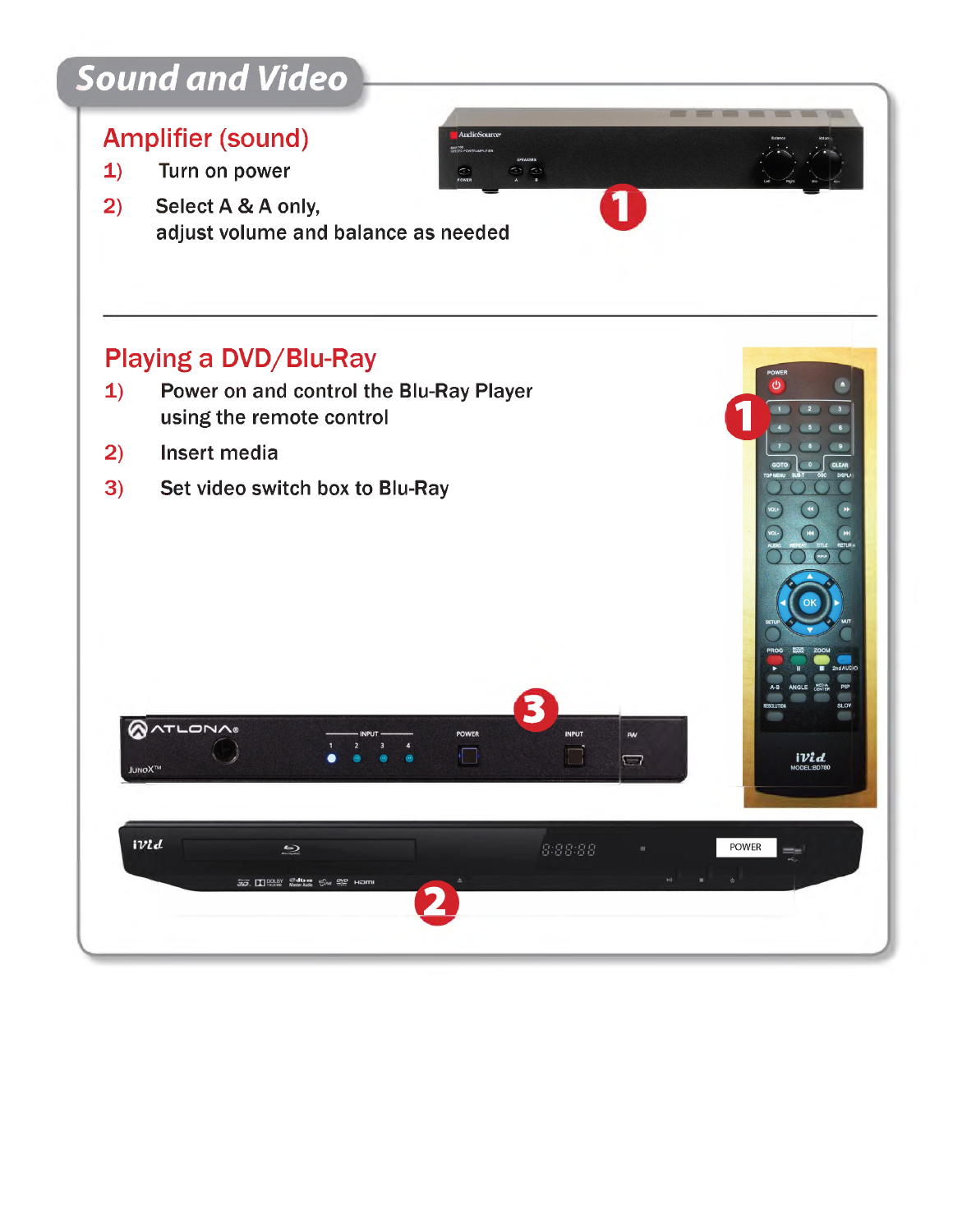# *Using the Document Camera*

1) Set video control panel to Document Camera.



3) Press the Live/Win button to switch between showing the Windows desktop and showing the camera image full-screen.